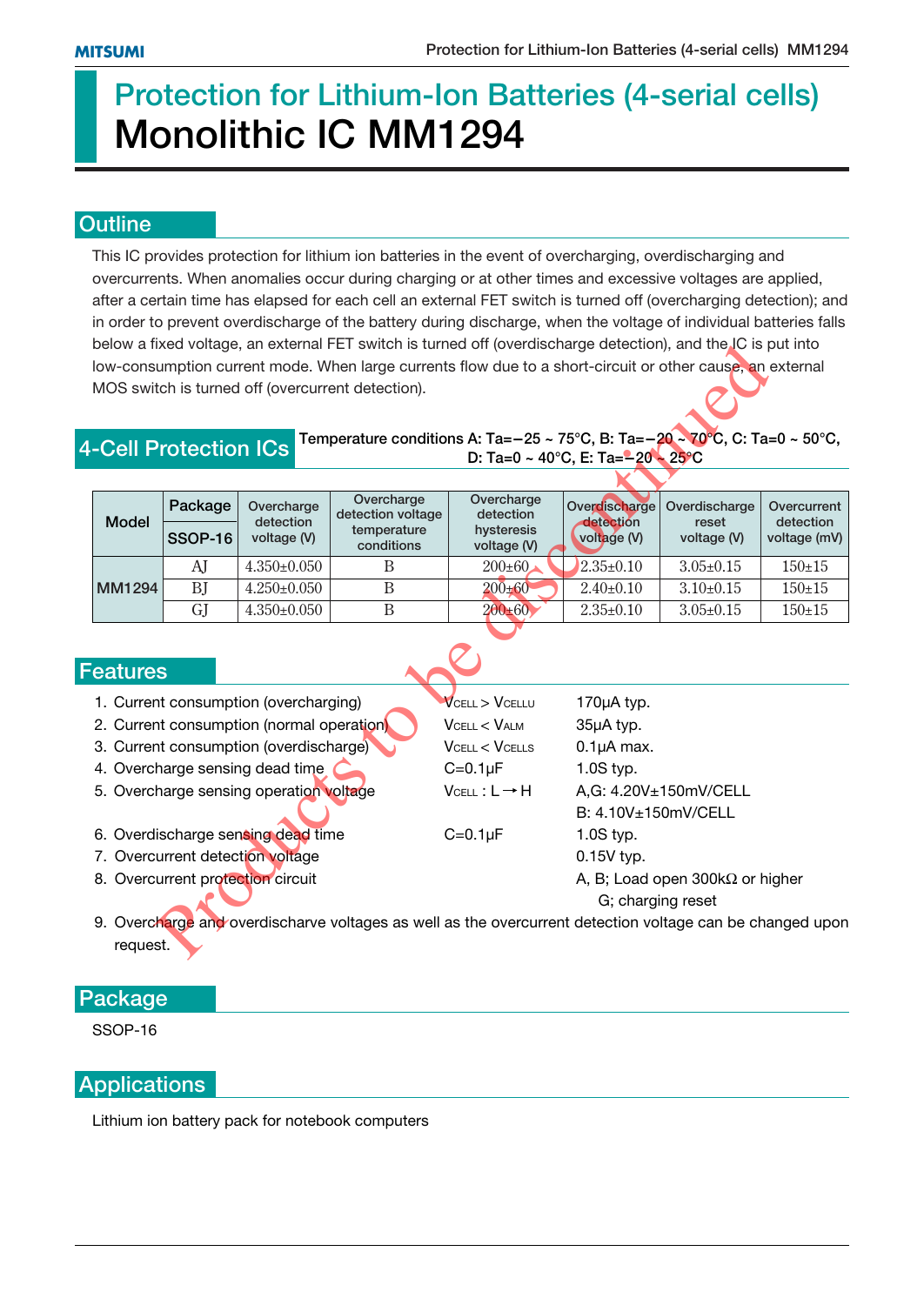#### **Block Diagram**

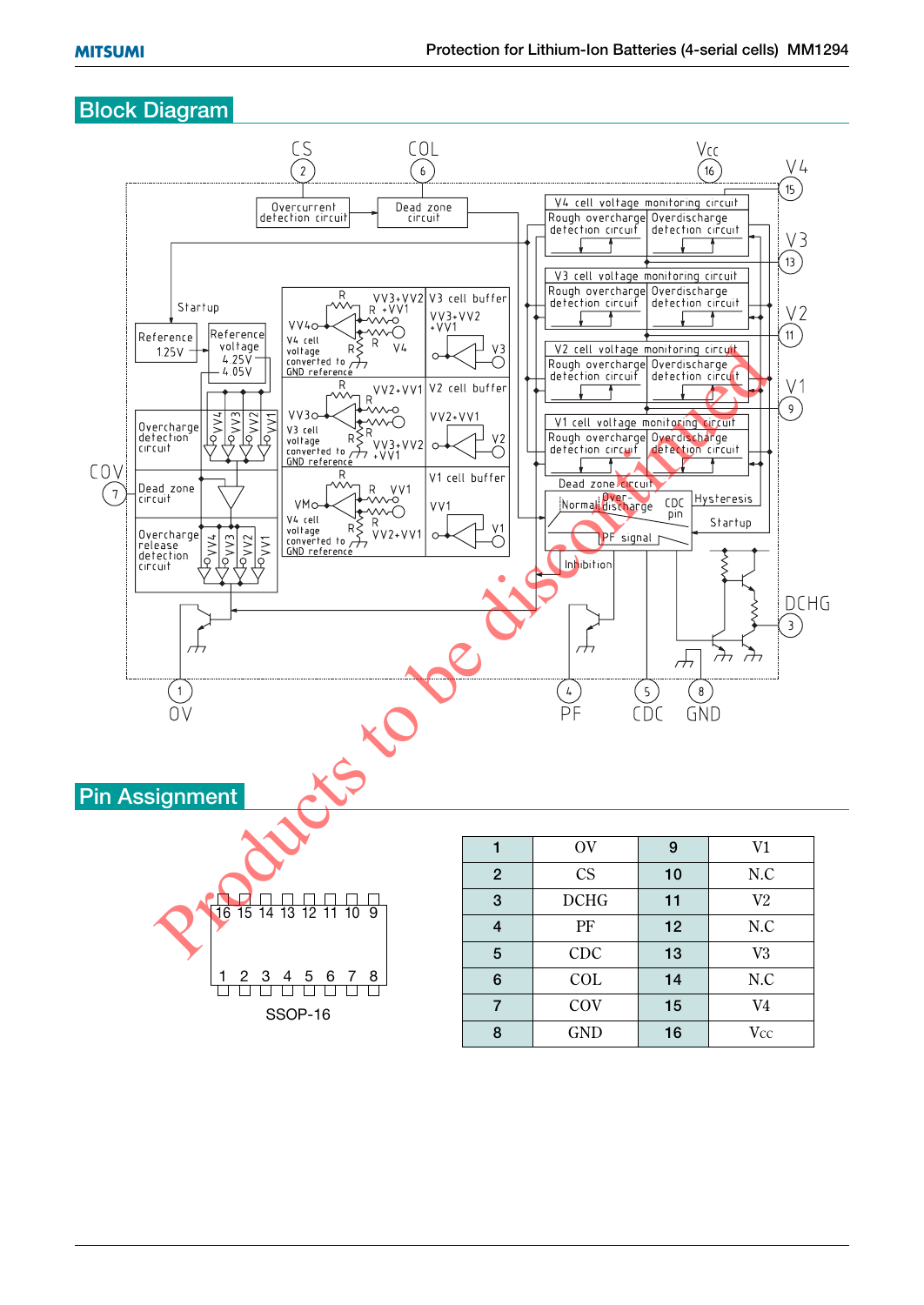## **Pin Description**

| Pin no.        | Pin name           | Input/<br>output | <b>Function</b>                                                                                                                                                                                                                                                                                                                                                                                                                                                                                                                                                                                                  |
|----------------|--------------------|------------------|------------------------------------------------------------------------------------------------------------------------------------------------------------------------------------------------------------------------------------------------------------------------------------------------------------------------------------------------------------------------------------------------------------------------------------------------------------------------------------------------------------------------------------------------------------------------------------------------------------------|
| 1              | OV                 | Output           | Overcharge detection output pin<br>NPN transistor open collector output; normally high impedance, goes to L level on<br>overdischarge                                                                                                                                                                                                                                                                                                                                                                                                                                                                            |
| $\overline{2}$ | CS                 | Input            | Overcurrent detection pin<br>Monitors equivalent load current through source-drain voltage drop of discharge-controlling<br>FET, and at or above the overcurrent detection voltage sets the DCHG pin to "H" and turns<br>off the discharge-controlling FET. Following overcurrent detection, current is passed from<br>this pin, and if the load is decreased, the overcurrent mode is canceled. Through this action<br>there is a temporary consumption current (at the Vcc pin) of approx. 1 mA on resumption of<br>discharge and detection of overdischarge. This function is disabled in overdischarge mode. |
| 3              | <b>DCHG</b>        | Output           | Pin driving the discharge-controlling FET (P-ch)<br>Normally "L"; on overdischarge set to "H"<br>Output pin for overdischarge detection signals                                                                                                                                                                                                                                                                                                                                                                                                                                                                  |
| 4              | PF                 | Output           | Overdischarge detection signal output pin<br>When the overdischarge detector detects overdischarge at the open collector output<br>of the NPN transistor, this pin is turned on. A delay is provided by setting a dead<br>time until discharge ends, so that by utilizing a reset or other signal from a CPU or<br>some other controlling device, the equipment can be put into standby mode.                                                                                                                                                                                                                    |
| 5              | CDC                | Input            | Pin to set the dead time for overdischarge detection<br>By connecting a capacitor between the CDC pin and GND, a dead time can be set.                                                                                                                                                                                                                                                                                                                                                                                                                                                                           |
| 6              | COL                | Input            | Pin to set the dead time for overcurrent detection<br>By connecting a capacitor between the COL pin and GND, a dead time can be set.<br>If NC, protection is triggered in a short amount of time; the dead time should be<br>set according to the application.                                                                                                                                                                                                                                                                                                                                                   |
| $\overline{7}$ | COV                | Input            | Pin to set the dead time for overcharge detection<br>By connecting a capacitor between the COV pin and GND, a dead time can be set.                                                                                                                                                                                                                                                                                                                                                                                                                                                                              |
| 8              | <b>GND</b>         | Input            | GND pin                                                                                                                                                                                                                                                                                                                                                                                                                                                                                                                                                                                                          |
| 9              | V1                 | Input            | Pin for input of V1 cell high-side voltage and V2 cell low-side voltage                                                                                                                                                                                                                                                                                                                                                                                                                                                                                                                                          |
| 10             | N.C                |                  |                                                                                                                                                                                                                                                                                                                                                                                                                                                                                                                                                                                                                  |
| 11             | $\mbox{V2}$        | Input            | Pin for input of V2 cell high-side voltage and V3 cell low-side voltage                                                                                                                                                                                                                                                                                                                                                                                                                                                                                                                                          |
| 12             | N.C                |                  |                                                                                                                                                                                                                                                                                                                                                                                                                                                                                                                                                                                                                  |
| 13<br>14       | $\mbox{V3}$<br>N.C | Input            | Pin for input of V3 cell high-side voltage and V4 cell low-side voltage                                                                                                                                                                                                                                                                                                                                                                                                                                                                                                                                          |
| 15             | V <sub>4</sub>     | Input            | Pin for input of V4 cell high-side voltage                                                                                                                                                                                                                                                                                                                                                                                                                                                                                                                                                                       |
|                |                    |                  | Power supply input pin                                                                                                                                                                                                                                                                                                                                                                                                                                                                                                                                                                                           |
| 16             | Vcc                | Input            | The same potential as the V4 pin should be input                                                                                                                                                                                                                                                                                                                                                                                                                                                                                                                                                                 |
|                |                    |                  |                                                                                                                                                                                                                                                                                                                                                                                                                                                                                                                                                                                                                  |

## **Absolute Maximum Ratings**

| <b>Item</b>                  | Symbol      | Ratings      | <b>Units</b>    |  |
|------------------------------|-------------|--------------|-----------------|--|
| Storage temperature          | <b>TSTG</b> | $-40$ $-125$ | $\rm ^{\circ}C$ |  |
| <b>Operating temperature</b> | TOPR        | $-20$ ~+70   | $\rm ^{\circ}C$ |  |
| Charge voltage               | VV4 max.    | 24           |                 |  |
| Power supply voltage         | Vcc max.    | 24           |                 |  |
| Voltage applied to OV pin    | Vov max.    | 24           |                 |  |
| Allowable loss               |             | 300          | mW              |  |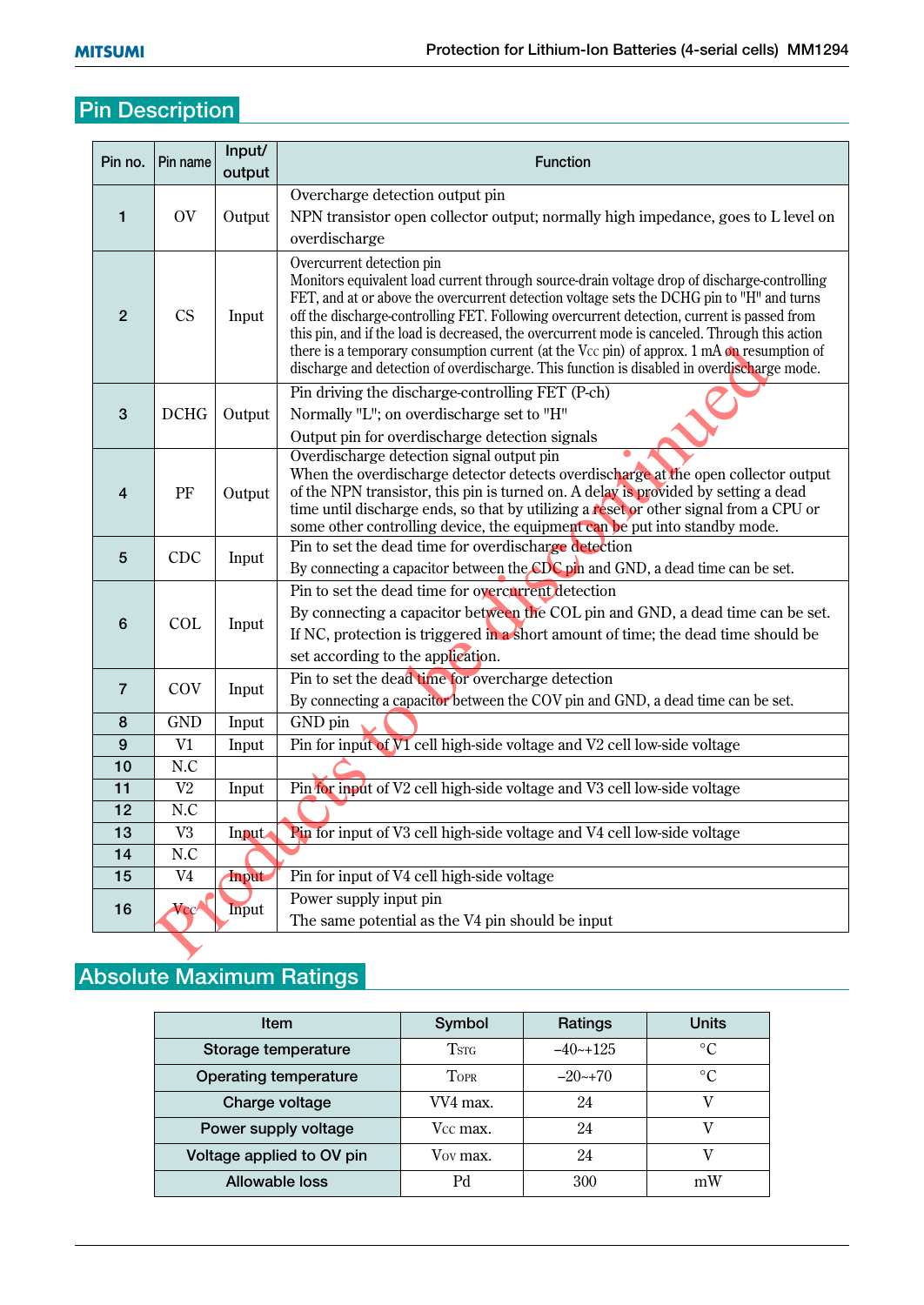### **Recommended Operating Conditions**

| Item                     | Symbol      | Ratings     | Units          |  |
|--------------------------|-------------|-------------|----------------|--|
| Operating temperature    | <b>FOPR</b> | $-20$ ~+70  | $\circ$ $\sim$ |  |
| <b>Operating voltage</b> | Vopr        | $+2$ $-+24$ |                |  |

### **Electrical Characteristics** (Except where noted otherwise, Ta=25°C, Vcc=20V, VcELL=V4=V3=V2=V1) Models listed MM1294B

| Item                                          | Symbol                  | <b>Measurement conditions</b>                                                      | Min.           | Typ.           | Max.                               | <b>Units</b>              |
|-----------------------------------------------|-------------------------|------------------------------------------------------------------------------------|----------------|----------------|------------------------------------|---------------------------|
| Consumption current (Vcc pin) 1               | Icc1                    | $V$ CELL=4.4 $V$                                                                   |                | 170            | 340                                | $\mu$ A                   |
| Consumption current (Vcc pin) 2               | Icc2                    | $V$ CELL= $3.5V$                                                                   |                | 35             | 70                                 | $\mu$ A                   |
| Consumption current (Vcc pin) 3               | Icc <sub>3</sub>        | $V$ CELL= $2.2V$                                                                   |                |                | 0.1                                | $\mu$ A                   |
| Consumption current (V4 pin) 1                | IV <sub>41</sub>        | $V$ CELL=4.4 $V$                                                                   |                | 15             | 30                                 | $\mu A$                   |
| Consumption current (V4 pin) 2                | IV <sub>42</sub>        | $V$ CELL= $3.5V$                                                                   |                | $\overline{5}$ | 10                                 | $\mu$ A                   |
| Consumption current (V4 pin) 3                | IV <sub>43</sub>        | $V$ CELL= $2.2V$                                                                   |                | $\overline{2}$ | $\overline{4}$                     | $\mu$ A                   |
| V3 pin input current 1                        | IV <sub>3</sub>         | $V$ CELL= $3.5V$                                                                   |                |                | ±300                               | nA                        |
| V3 pin input current 2                        | IV <sub>3</sub> A       | $V$ CELL=4.4 $V$                                                                   | $-0.6$         | $-0.3$         | $\boldsymbol{0}$                   | $\mu A$                   |
| V <sub>2</sub> pin input current 1            | IV <sub>2</sub>         | $V$ CELL=3.5 $V$                                                                   |                |                | ±300                               | nA                        |
| V <sub>2</sub> pin input current <sub>2</sub> | IV <sub>2</sub> A       | $V$ CELL $=4.4V$                                                                   | $-0.6$         | $-0.3$         | $\boldsymbol{0}$                   | $\mu$ A                   |
| V1 pin input current 1                        | IV <sub>1</sub>         | $\bullet$ VCELI=3.5V                                                               |                |                | ±300                               | nA                        |
| V1 pin input current 2                        | IV <sub>1</sub> A       | VCELL=4.4V                                                                         | $-0.6$         | $-0.3$         | $\boldsymbol{0}$                   | $\mu$ A                   |
| Overcharge detection voltage                  | <b>VCELLU</b>           | Ta= $-20$ <sup><math>-470</math>°C, VCELL: 3.7V<math>\rightarrow</math> 4.5V</sup> | 4.20           | 4.25           | 4.30                               | V                         |
| Overcharge detection release voltage          | VCELLO <sup>®</sup>     | $V$ CELL: $4.5V \rightarrow 3.7V$                                                  | <b>VCELLU</b>  | <b>VCELLU</b>  | <b>VCELLU</b>                      | $\mathbf{V}$              |
|                                               |                         |                                                                                    | $-260mV$       | $-200mV$       | $-140mV$                           |                           |
| Overcharge sensing dead time                  | tov                     | $Cov=0.1\mu F$                                                                     | 0.5            | 1.0            | 1.5                                | S                         |
| Overcharge sensing operation voltage          | VALM                    | $V$ CELL: $3.5V \rightarrow 4.4V$                                                  | 3.95           | 4.10           | 4.25                               | $\ensuremath{\mathbf{V}}$ |
| Overdischarge sensing hysteresis voltage      | $\sqrt{V_{\text{ALM}}}$ | $V$ CELL: $4.4V \rightarrow 3.5V$                                                  | 130            | 230            | 330                                | mV                        |
| Overdischarge detection voltage               | <b>VCELLS</b>           | $V$ CELL: $3.5V \rightarrow 2.0V$                                                  | 2.30           | 2.40           | 2.50                               | V                         |
| Discharge resume voltage                      | <b>VCELLD</b>           | $V$ CELL : $2.0V \rightarrow 3.5V$                                                 | 2.95           | 3.10           | 3.25                               | $\mathbf V$               |
| Overdischarge sensing hysteresis voltage      | $\angle$ VcsD           | VCELLD-VCELLS                                                                      | 490            | 700            | 910                                | mV                        |
| Overdischarge sensing dead time               | tc <sub>DC</sub> 1      | $C$ CDC=0.1 $\mu$ F                                                                | 0.5            | 1.0            | 1.5                                | S                         |
| Overdischarge reset dead time                 | $t$ c $c$ $c$ $2$       | CCDC= $0.1\mu$ F, Vcs=Vcc+ $0.3V$                                                  |                | $\overline{7}$ |                                    | mS                        |
| Overcurrent detection voltage                 | Voc                     | Vcc-Vcs, DCHG                                                                      | 0.135          | 0.150          | 0.165                              | V                         |
| Overcurrent sensing dead time                 | tco <sub>L</sub> 1      | $Ccol=0.001\mu F$ , DCHG                                                           | $\overline{5}$ | 10             | 15                                 | mS                        |
| Overcurrent reset dead time                   | tcol2                   | $Ccol=0.001\mu F$ , DCHG                                                           | 5              | 10             | 15                                 | mS                        |
| Overcurrent sensing delay time                | tcol <sub>3</sub>       | СсоL=0, DснG                                                                       |                | 150            |                                    | $\mu S$                   |
| Overcurrent reset delay time                  | $t$ col $4$             | СсоL=0, DснG                                                                       |                | 150            |                                    | $\mu S$                   |
| Overcurrent protection release                |                         |                                                                                    |                |                | Open-load condition 300 k $\Omega$ |                           |
| DCHG pin source current                       | <b>ISODCH</b>           | VCELL < VCELLS, SW1: A, VDCHG=VCC-1.8V                                             | 20             |                |                                    | $\mu$ A                   |
| DCHG pin sync current                         | IsiDcH                  | VCELL > VCELLS, SW1: A, VDCHG=0.8V                                                 | 20             |                |                                    | $\mu$ A                   |
| DCHG pin output voltage H                     | VTHDCH                  | Vcc-V <sub>DCHG</sub> , Iso=20µA, SW1: В                                           |                |                | 1.8                                | V                         |
| DCHG pin output voltage L                     | <b>VTHDcL</b>           | V <sub>DCHG</sub> -GND, I <sub>SI</sub> = $-20\mu$ A, SW1: В                       |                |                | 0.8                                | $\mathbf V$               |
| OV pin sync current                           | IsIOv                   | Vov=0.4V, Ta= $-20$ ~+70 $\rm{^{\circ}C}$                                          | 0.2            |                |                                    | mA                        |
| PF pin sync current                           | IsiPr                   | VPF=0.4V, Ta= $-20$ ~+70°C                                                         | 10             |                |                                    | $\mu$ A                   |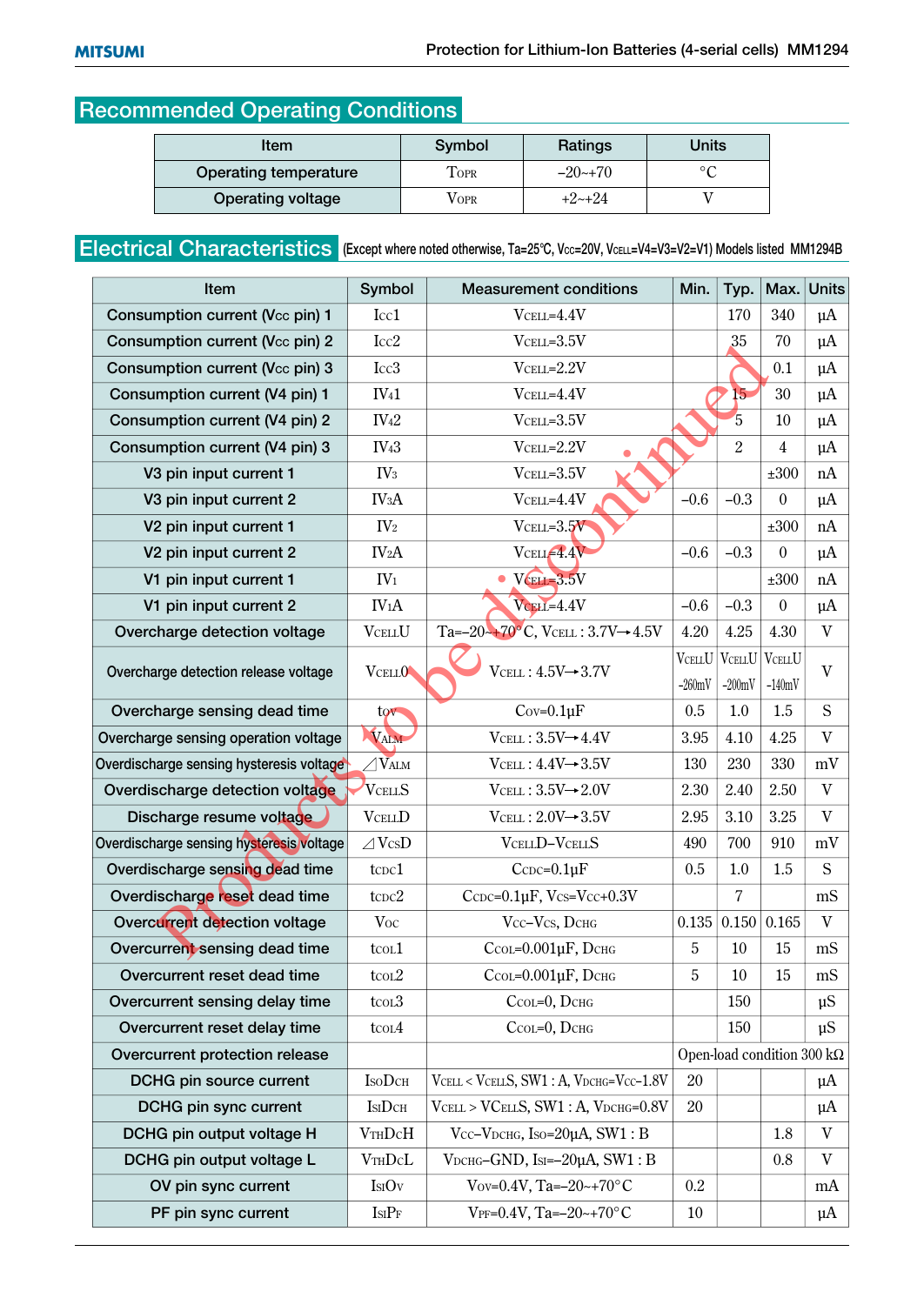